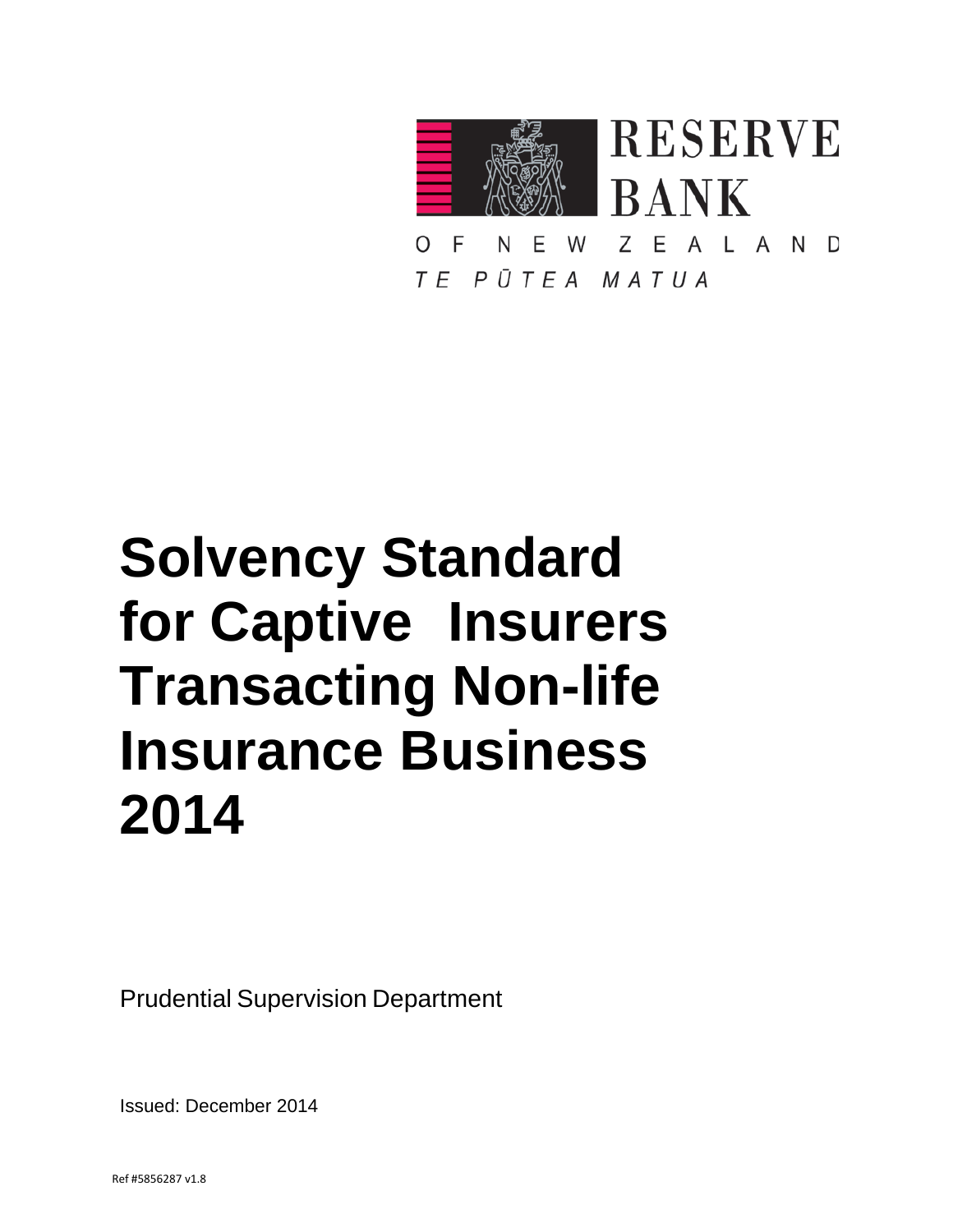# **1. Introduction**

#### **1.1. Authority**

1. This **solvency standard** is made under section 55 of the Insurance (Prudential Supervision) Act 2010 (the Act).

# **1.2. Previous Versions**

2. A previous version of this **solvency standard** was issued in October 2011. This **solvency standard** was last consulted on in 2014.

### **1.3. Commencement**

3. This **solvency standard** comes into force on 1 January 2015.

### **1.4. Application**

- 4. This **solvency standard** applies (in accordance with this Section) to every **licensed insurer** that carries on non-life insurance business in New Zealand, but only if :
	- (a) the **licensed insurer** is a **captive insurer** (as defined in section 6(1) of the Act); and
	- (b) the **licensed insurer's** entire portfolio comprises non-life insurance; and
	- (c) the **licensed insurer** is required by a **condition** of **licence** to maintain a Solvency Margin in accordance with this **solvency standard**.
- 5. An **overseas insurer** is not required to comply with this **solvency standard** or a part of this **solvency standard** to the extent it has been granted an exemption under section 59(1) of the Act.

# **1.5. Requirements**

- 6. This **solvency standard** incorporates the Solvency Standard for Non-life Insurance Business 2014 and all subsequent amendments to that **solvency standard**.
- 7. A **licensed insurer** to which this **solvency standard** applies must comply with the Solvency Standard for Non-life Insurance Business 2014, subject to the following modifications.
- 8. Paragraphs 1 to 8 of the Solvency Standard for Non-life Insurance Business 2014 are replaced with paragraphs 1 to 5 of this **solvency standard**.
- 9. In paragraph 12, "3 million New Zealand dollars" (being the Fixed Capital Amount) is replaced with "1 million New Zealand dollars".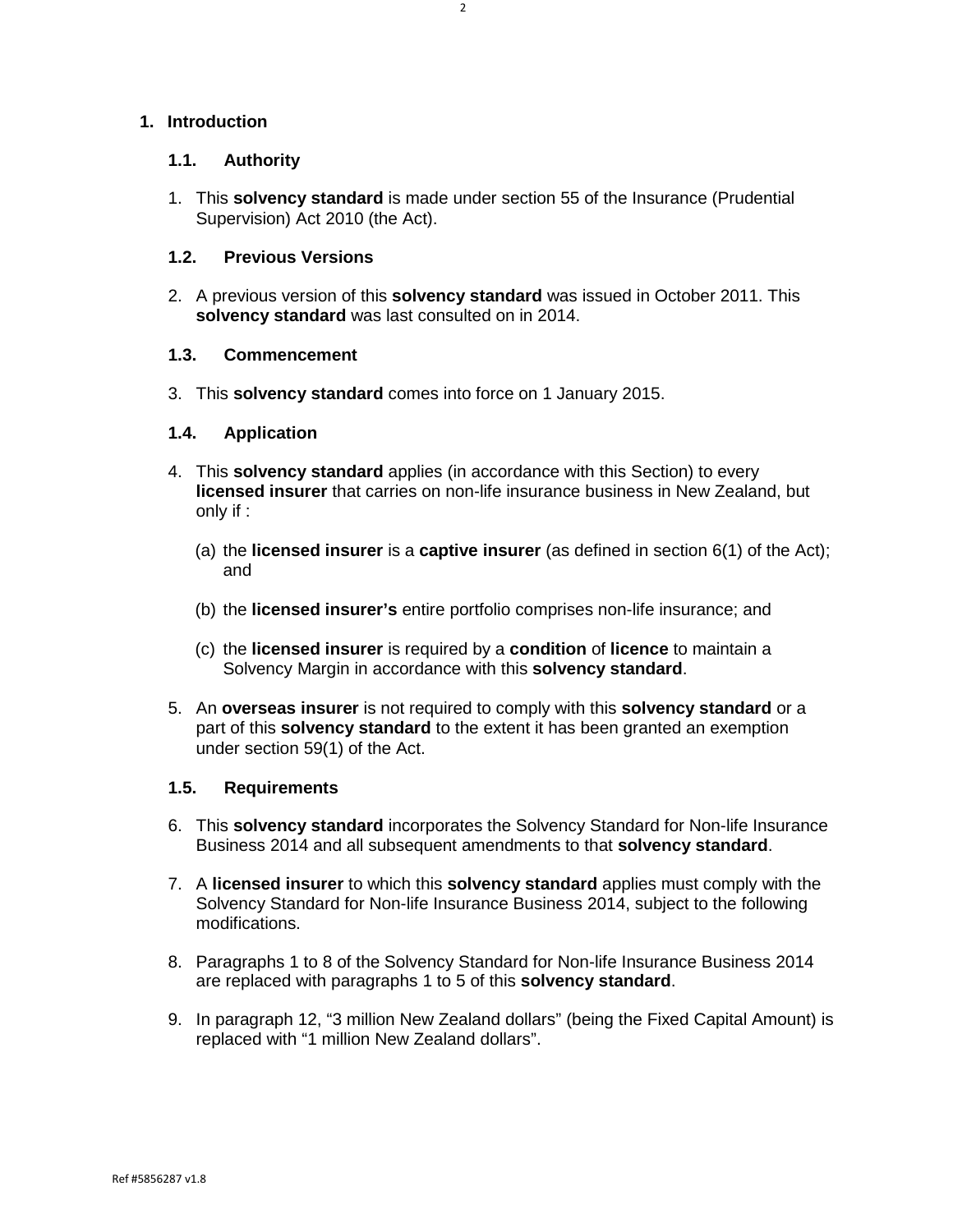10. The following paragraph is inserted after paragraph 16:

16A.In relation to a **captive insurer**, an obligation of the **insurer's** parent, or an obligation of a subsidiary of that parent, can be treated as if it is not an obligation of a **related party** for the purposes of paragraph 24(c), Table 2 or paragraph 66(b).

- 11. Paragraphs 32 to 40 (inclusive) and Table 1 Insurance Risk Capital Factors (which appears after paragraph 35) are replaced with the following paragraphs:
	- 32. The Insurance Risk Capital Charge is an amount equal to 20% of the largest per event retention of the **licensed insurer** plus the cost (if any) of one reinstatement of the relevant **reinsurance** programme.
	- 33. The largest per event retention is the cost to the **licensed insurer** of the largest individual claim or series of claims, relating to a single event, to which it could reasonably be exposed under policies issued, net of **reinsurance** recoveries.
	- 34. If the **licensed insurer** issues policies that do not have a maximum sum insured, or are not protected by excess of loss reinsurance, then the **licensed insurer** must seek the advice of its **appointed actuary** as to a reasonable approximation for the largest foreseeable per event retention.
- 12. For the avoidance of doubt, the section headed *Insurance Business with Long Term Risk Characteristics* (comprising paragraphs 41 to 44) continues to apply **to licensed insurers** to which this **solvency standard** applies.
- 13. Section 3.2 (Catastrophe Risk Capital Charge) does not apply for the purposes of this **solvency standard**.
- 14. In Section 3.3, in Table 2 Exposure Classes and Resilience Capital Factors (which follows paragraph 60):
	- (a) Exposure Class 5 (unpaid **premiums** < 6 months past due) does not apply; and
	- (b) unpaid **premiums** (as referred to in column 1, and as defined in column 2 of exposure class 9 (other fixed interest and short term unpaid **premiums**)) does not apply; and
	- (c) the following Exposure Class is inserted after Exposure Class 9:

| 9A Transactions between  | Any debt, obligation, or other      | 15% |
|--------------------------|-------------------------------------|-----|
| captive insurer and its  | balance of any nature between a     |     |
| parent owner or a        | captive insurer and its parent      |     |
| subsidiary of its parent | owner or a subsidiary of its parent |     |
| owner                    | owner                               |     |
|                          |                                     |     |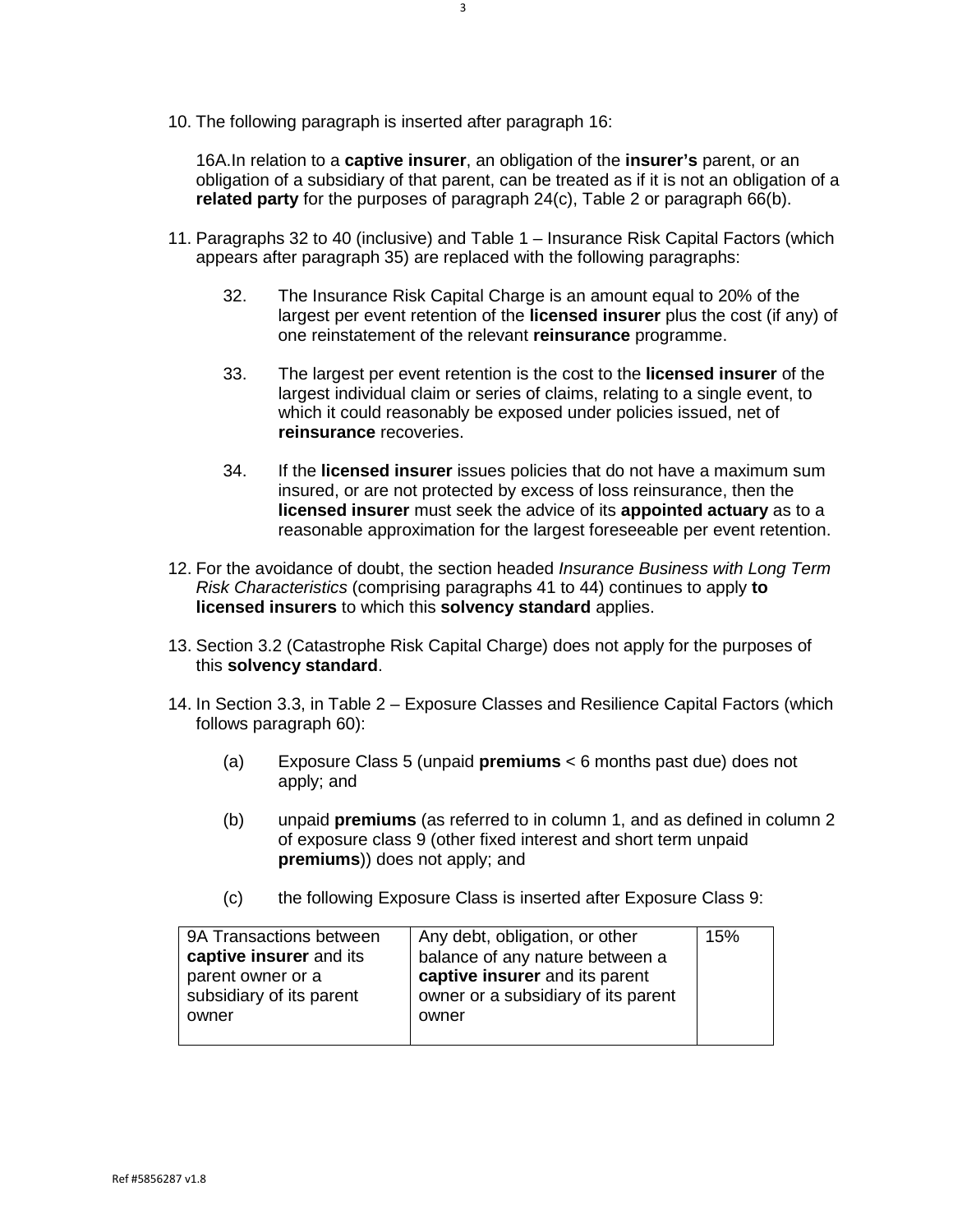15. In section 3.3(c), Table 3 – Asset Concentration Risk Limits (which follows paragraph 79), the following obligation is inserted after the obligation relating to an obligation guaranteed by a New Zealand Local Authority or State-Owned Enterprise:

| Exposures to the parent of the <b>captive</b> | $\vert$ 66% (or \$5m if greater) |
|-----------------------------------------------|----------------------------------|
| <b>insurer</b> or a subsidiary of that parent |                                  |

- 15. Paragraph 86(c) is replaced with the following subparagraph:
	- (c) insurance liabilities are unearned premium liability plus unexpired risk liability plus net outstanding claims liability at a minimum 75% probability of sufficiency, as advised by the **appointed actuary**.

# **Standard Ends**